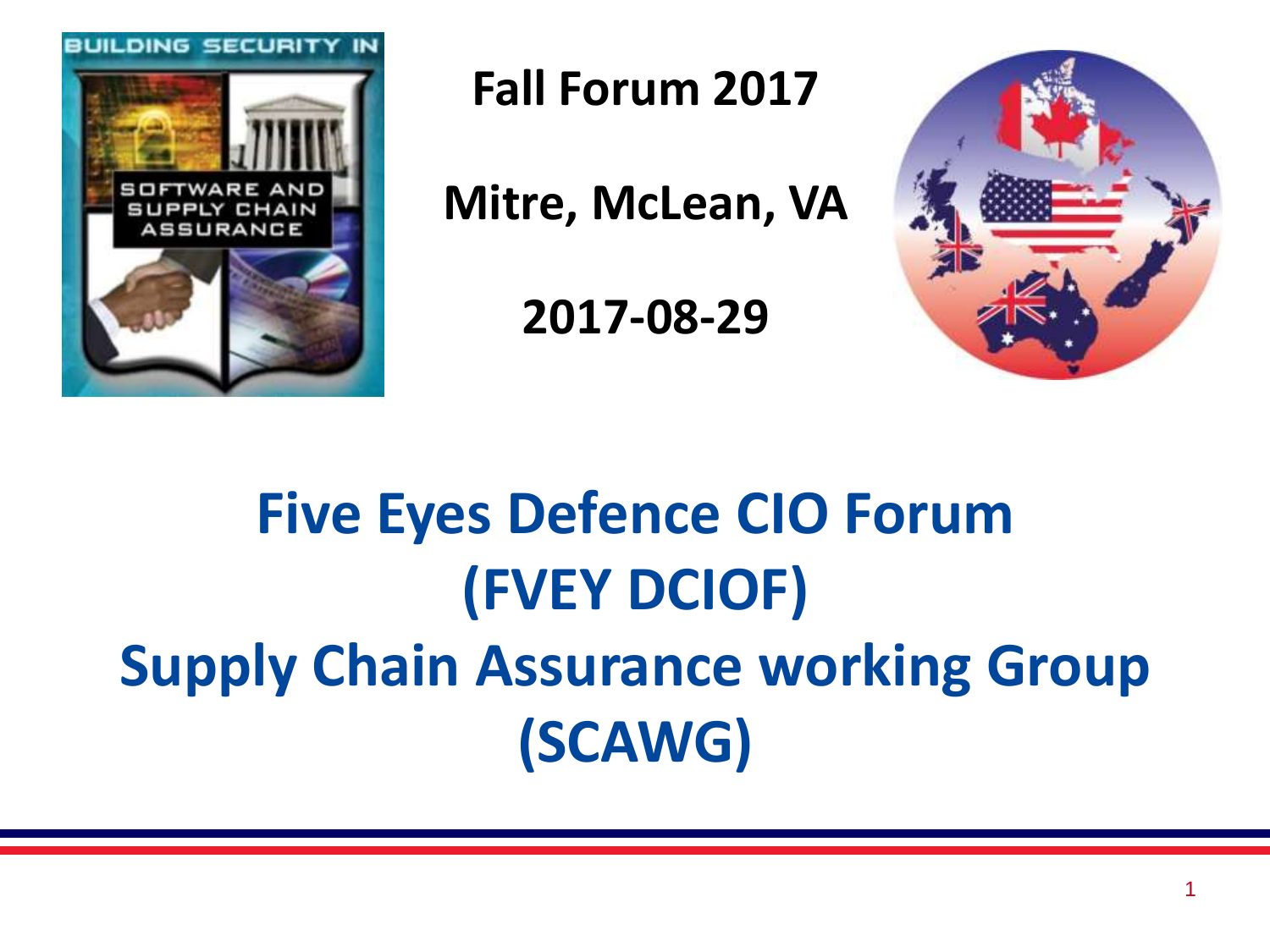#### **DCIOF SCAWG – Tasking**

#### **Goal from Principals:**

• Achieve a common approach to protection of cyber supply chains across FVEY as a trading block, using common standards

#### **Mission from Principals :**

• To either make existing standards compatible, or achieve a common approach

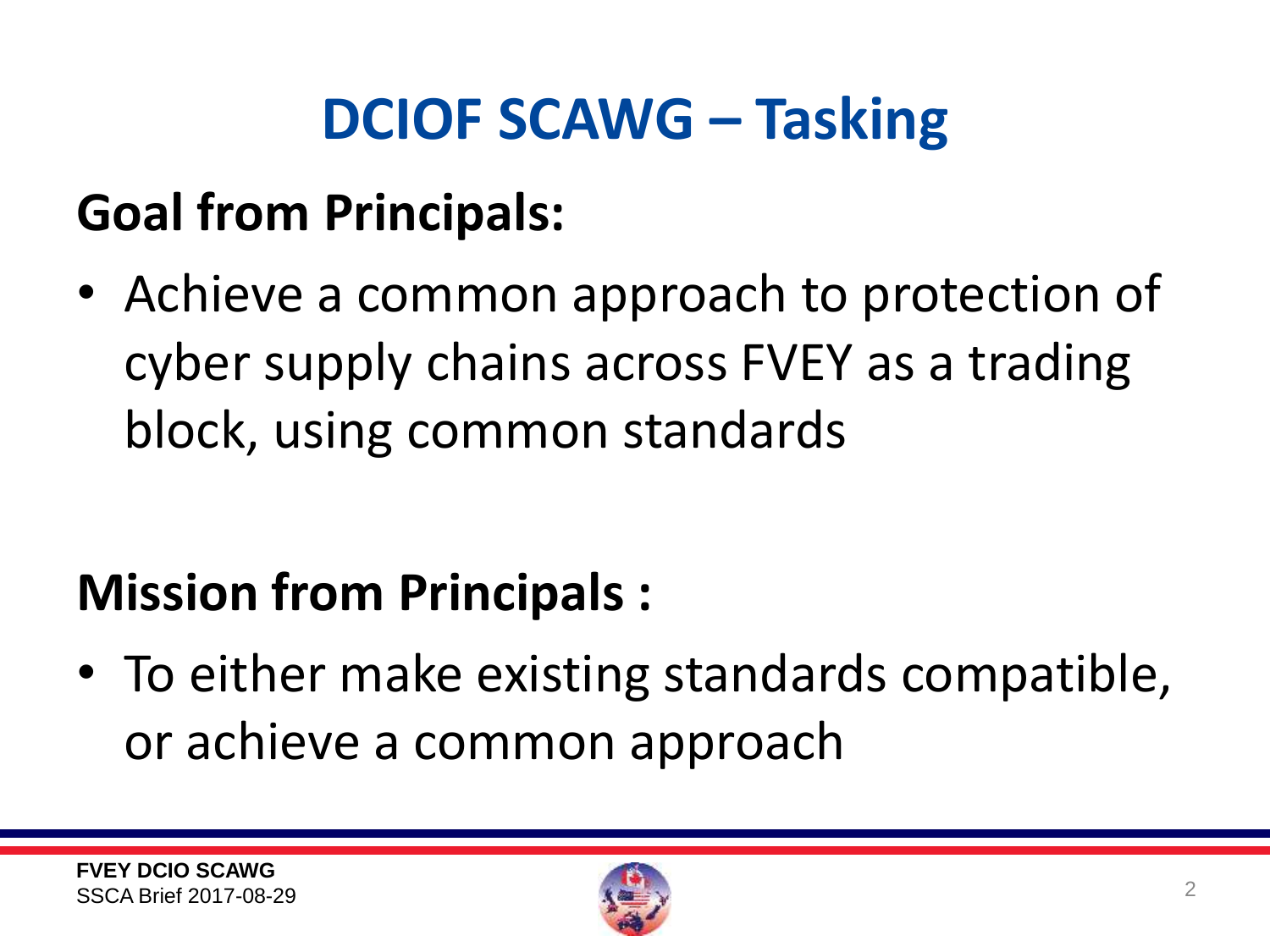#### **DCIOF SCAWG – Focus**



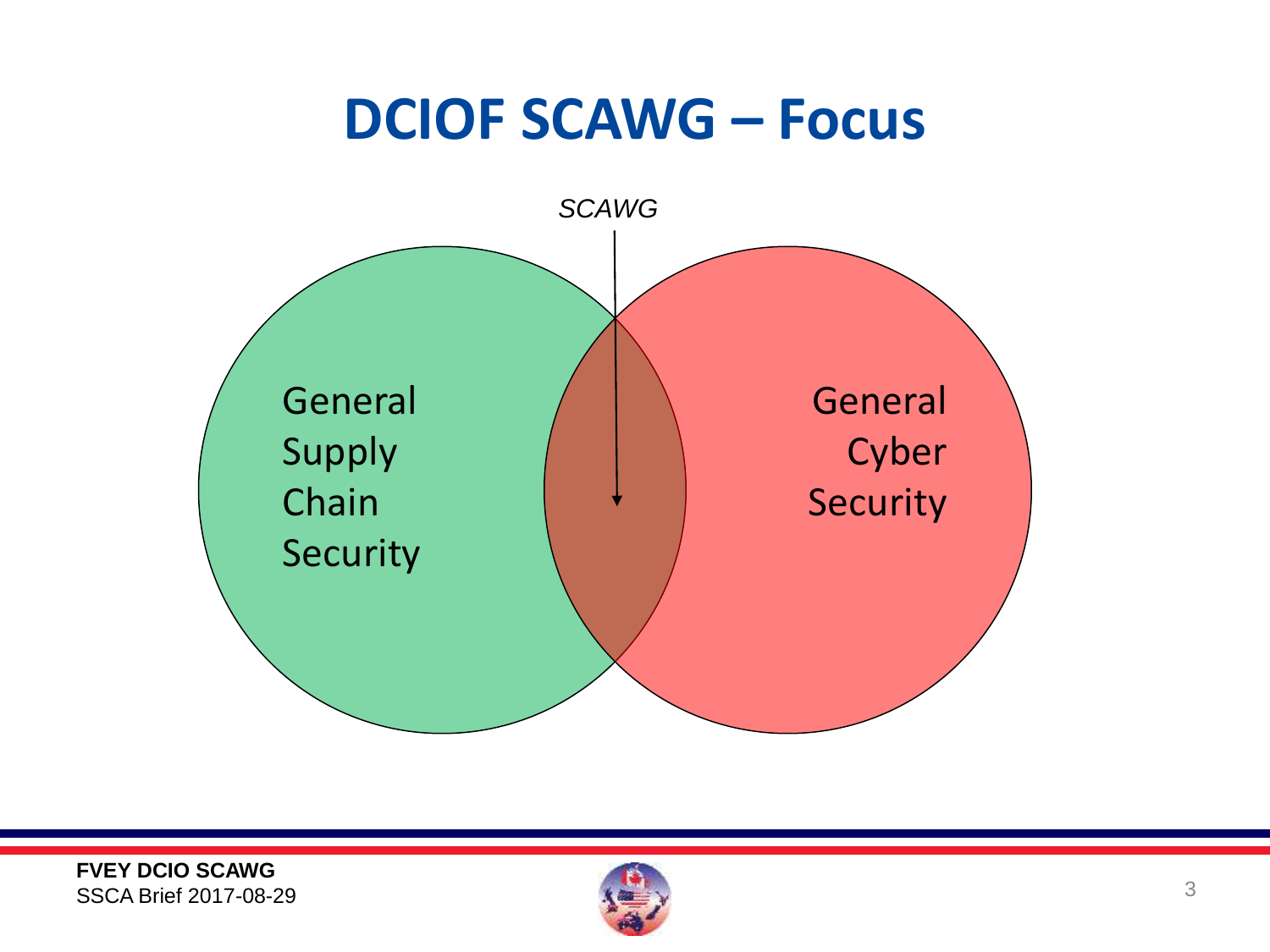#### **DCIOF SCAWG – Scoping**

The initial Scope Review:

- Agreed startup Working Group activity
- Identified what each country has in place

Initial Objectives were agreed to be:

- WP1: Supplier Organisation Assurance Approach
- WP2: Product and Service Assurance Approach
- WP3: Supply Chain Risk Approaches

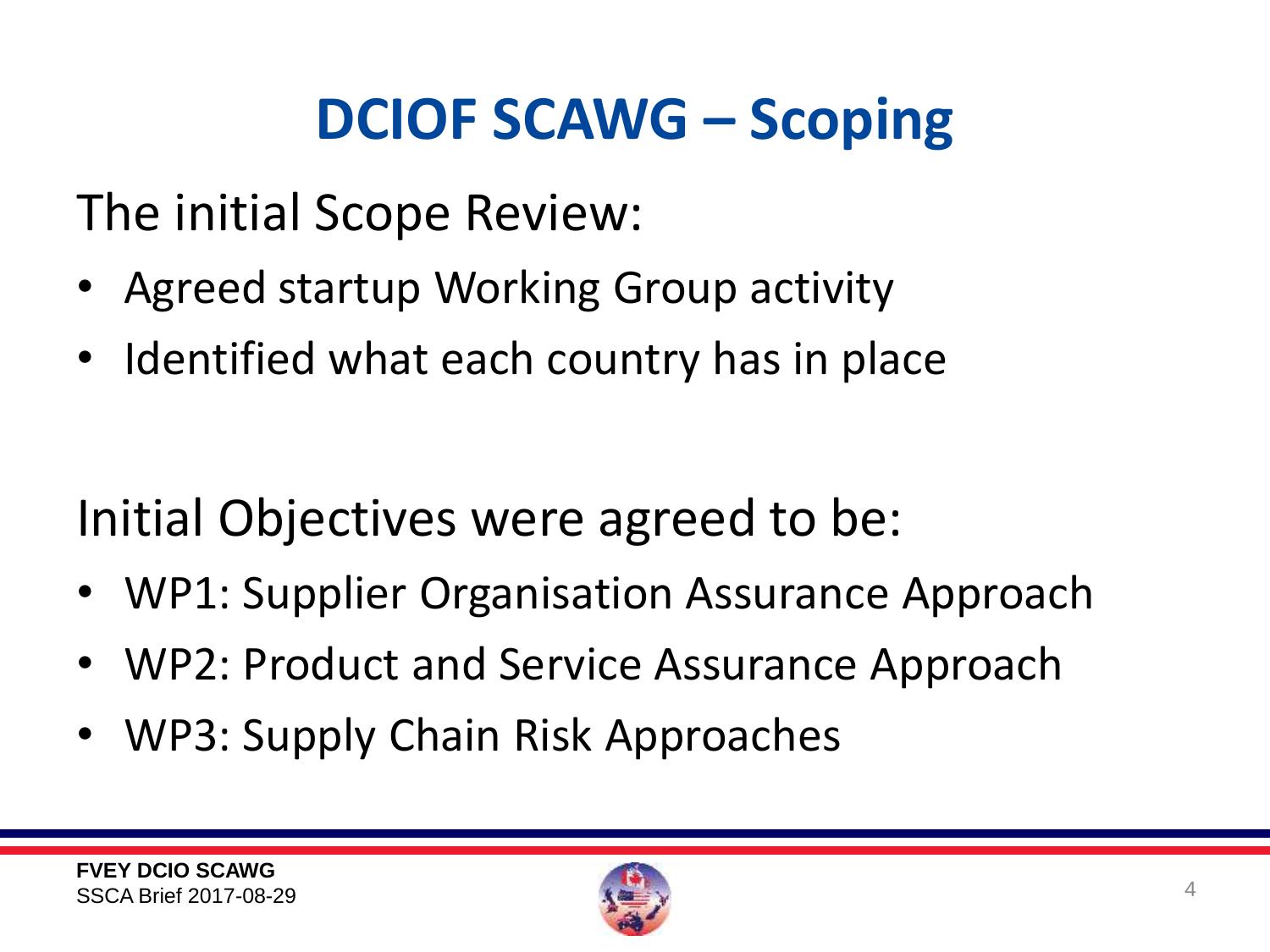#### **DCIOF SCAWG – Outline Plan**



Establishment

WP3 (Risk)

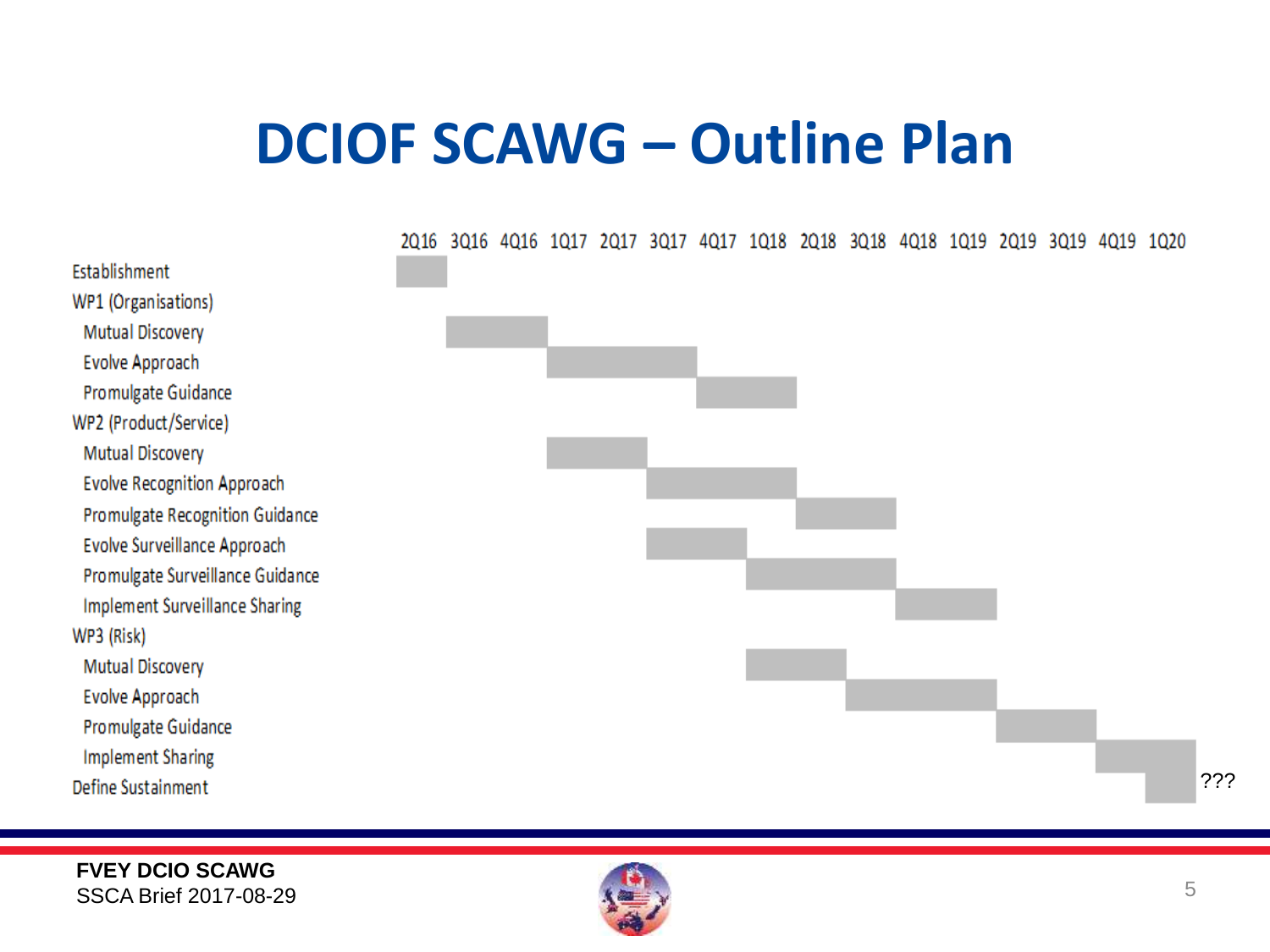### **DCIOF SCAWG – WP1 Supplier Organisation Assurance Specification**

- Objective(s):
	- Develop a mechanism for 'mutual recognition' of national specifications
	- Explore convergence to a single standard
- Activity:
	- Coverage analysis completed
	- Existing approaches partially orthogonal
		- UK
		- US
		- SDO e.g. ISO/IEC

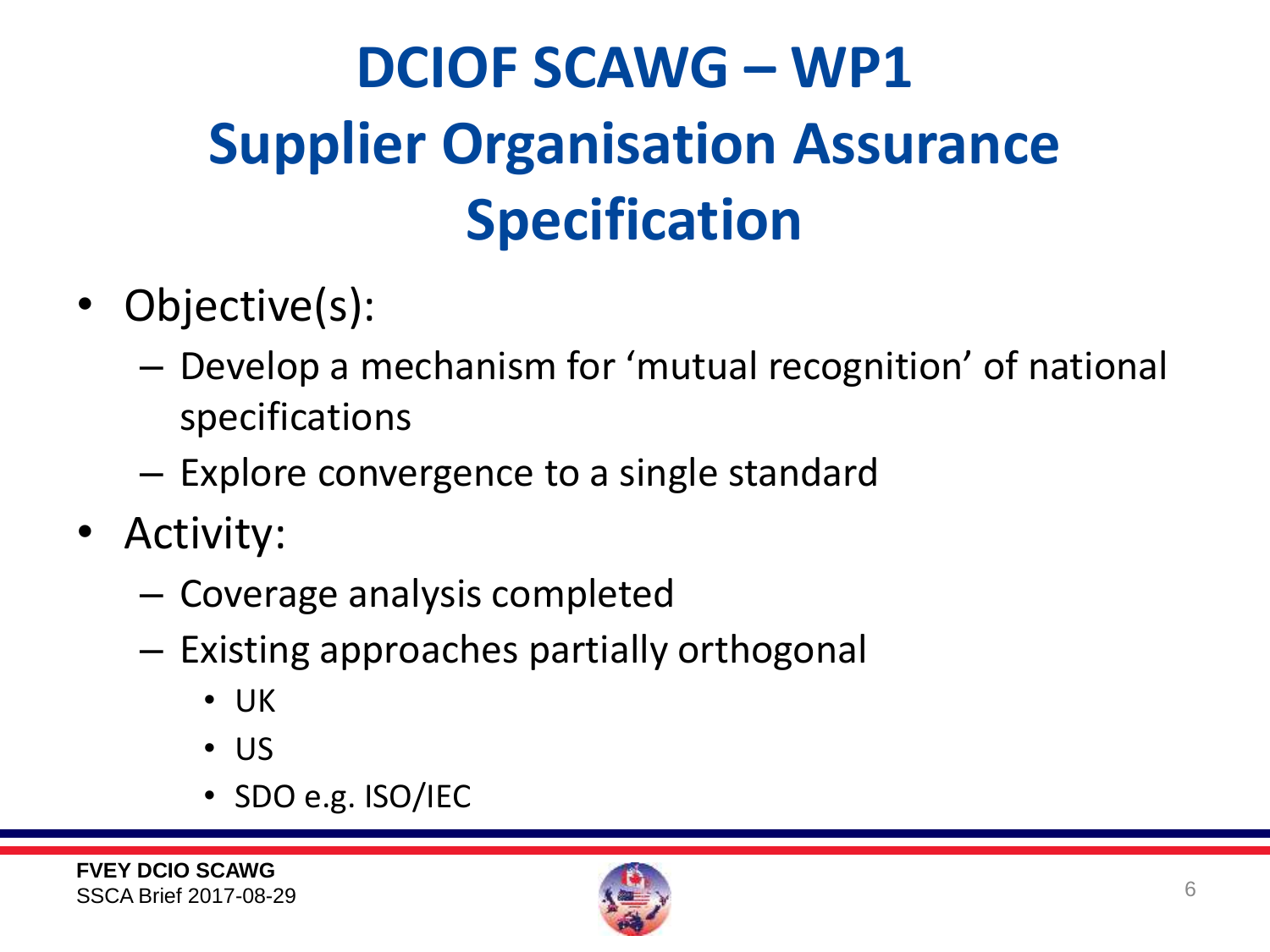#### **DCIOF SCAWG WP1 – Simple Approach**

Entry-level of UK's DefStan 05-138 for Supplier Organisation Assurance starts from "Cyber Security Essentials"



#### **5 Technical Controls**

- Boundary firewalls and internet gateways
- Secure configuration
- Access control
- Malware protection
- Patch management

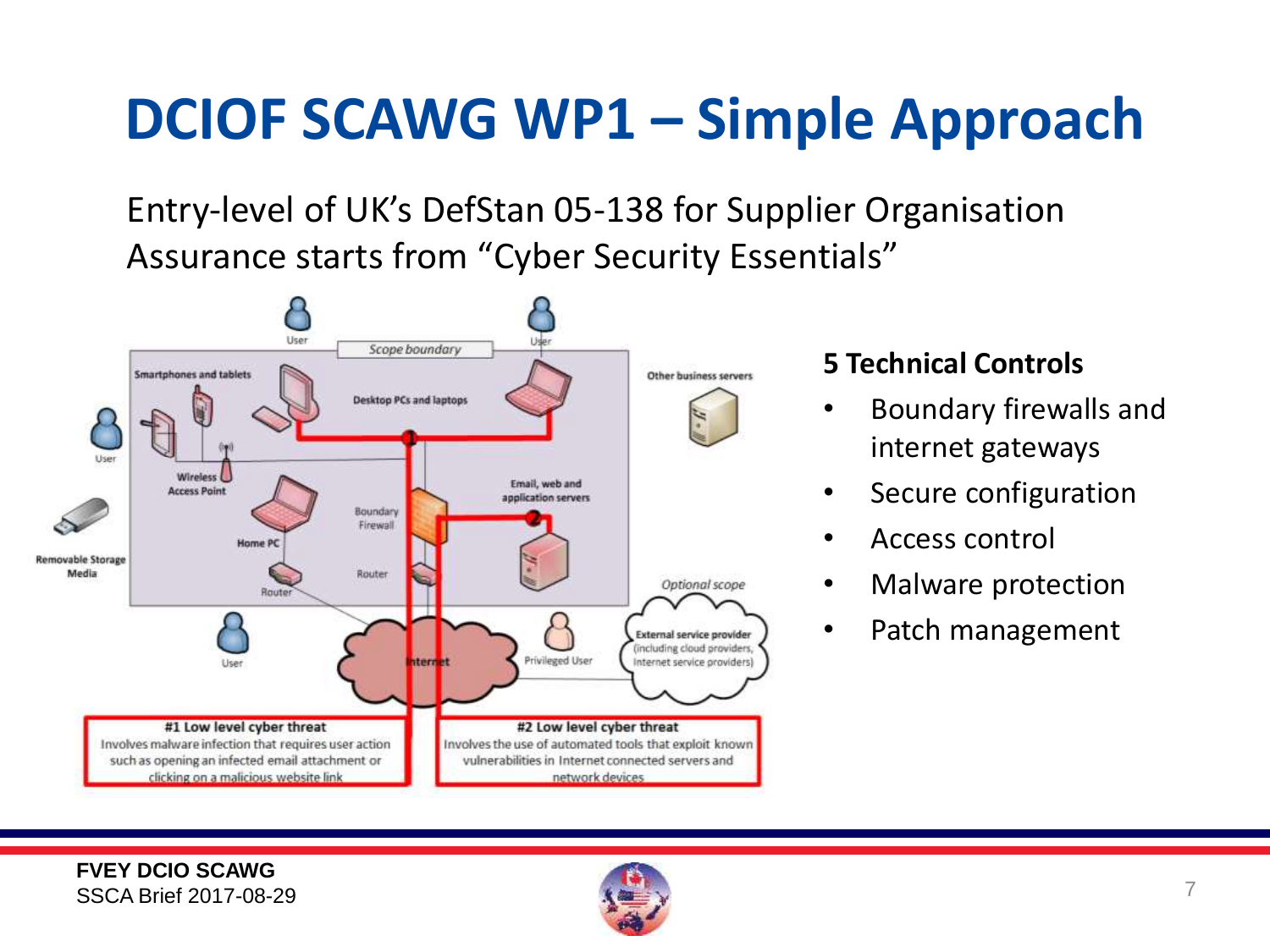#### **DCIOF SCAWG – WP 1 Supplier Organisation Assurance Specification**

#### Existing approaches / standards, include:

#### **Government** Public

- 
- 
- US NIST SP800-161 ISO/IEC 27002
- US NIST SP800-171 ISO/IEC 27010
- 
- UK CSE
- UK DefStan 05-138

- AUS ISM ISO/IEC 27000
- AUS DSPF ISO/IEC 27001
	-
	-
	- US DHS FNR CDM ISO/IEC 27036 series

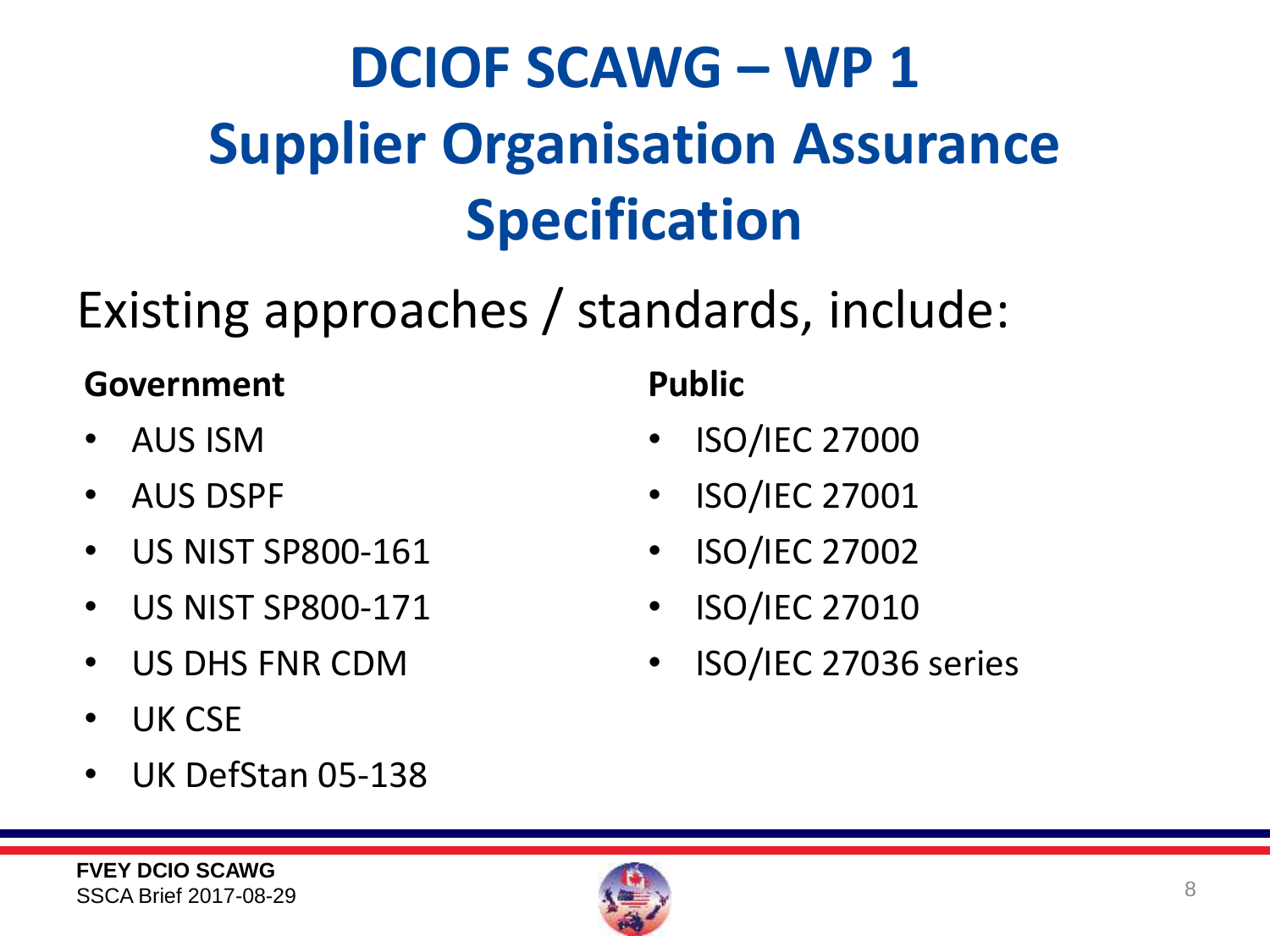#### **DCIOF SCAWG – WP 1 Supplier Organisation Assurance Specification**



– Interface Specification drafted to allow recognition/reuse



– Planned to scenario test in 4Q2017

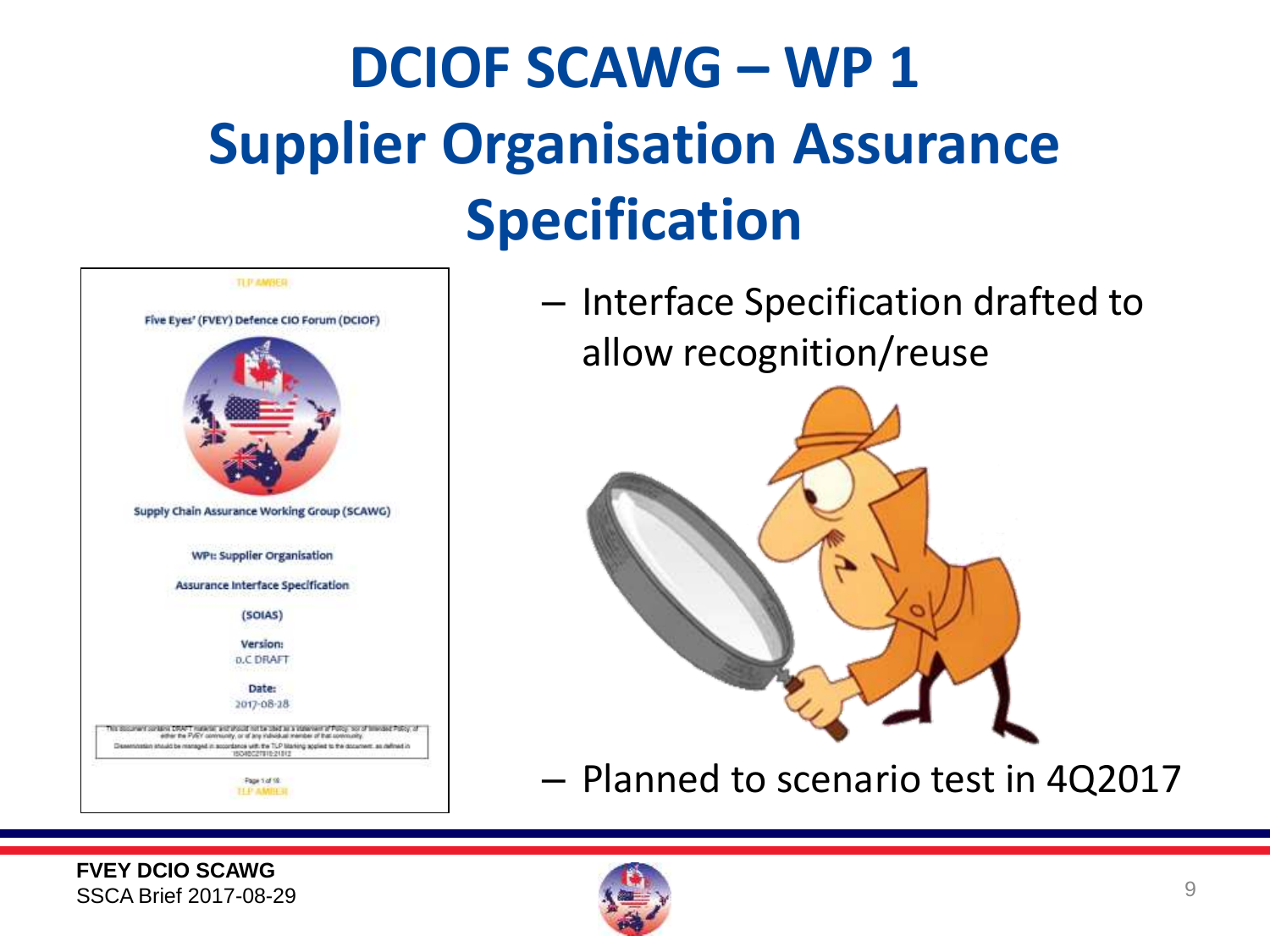#### **DCIOF SCAWG – WP 2 Product and Service Assurance Approach**

- Objective(s):
	- Establish common approach to assuring Product and Services from Assured Suppliers (WP1)
	- Scope includes Products (hardware and software) and Services (e.g. cloud)
- Activity:
	- Initial discovery in parallel with Objective 1 Coverage Analysis

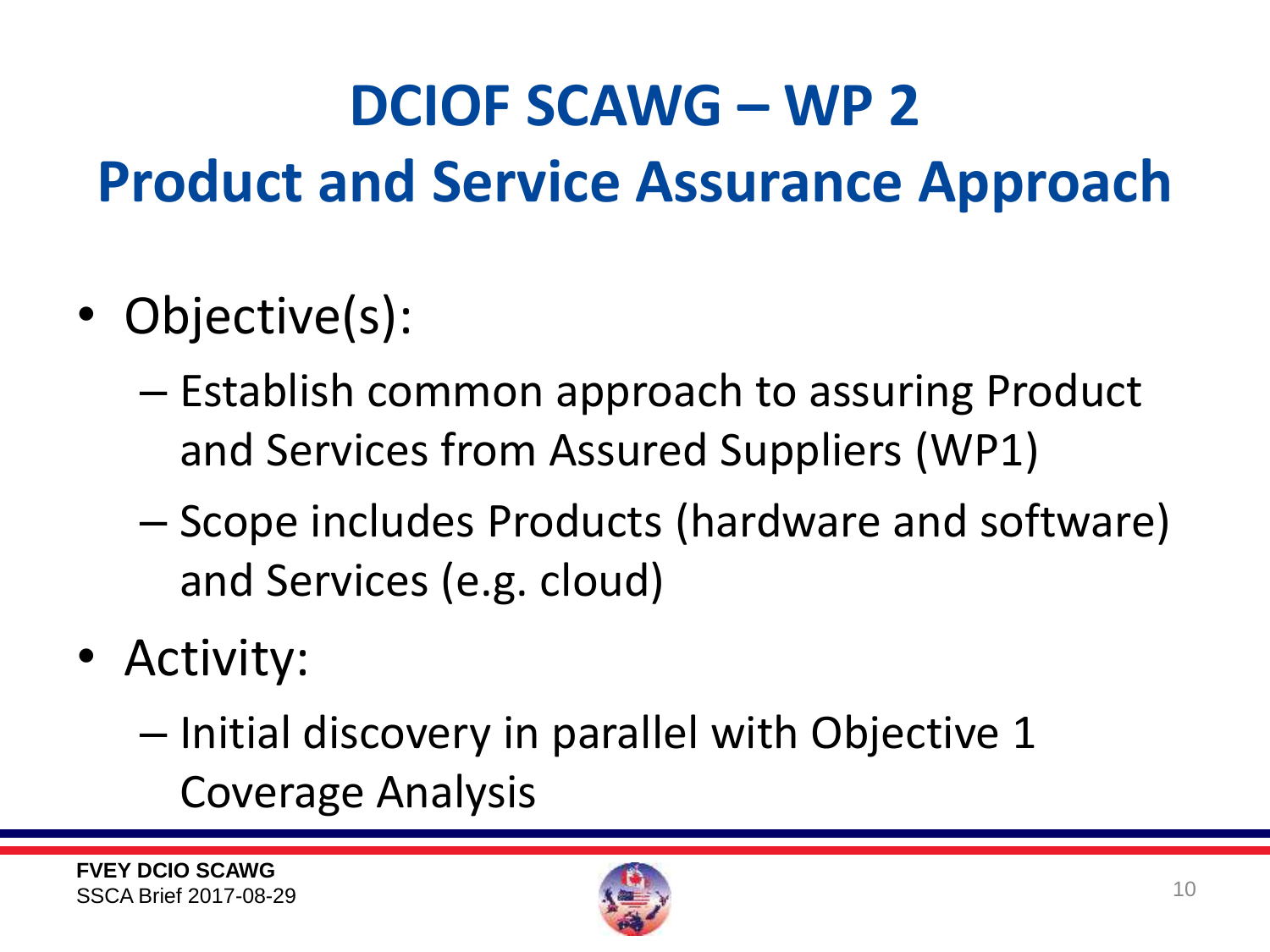#### **DCIOF SCAWG – WP 2 Product and Service Assurance Model**



 *Provides a measure both (a) of confidence in supplier before product/service tested; and (b) of confidence in continued product/service support and evolution* 

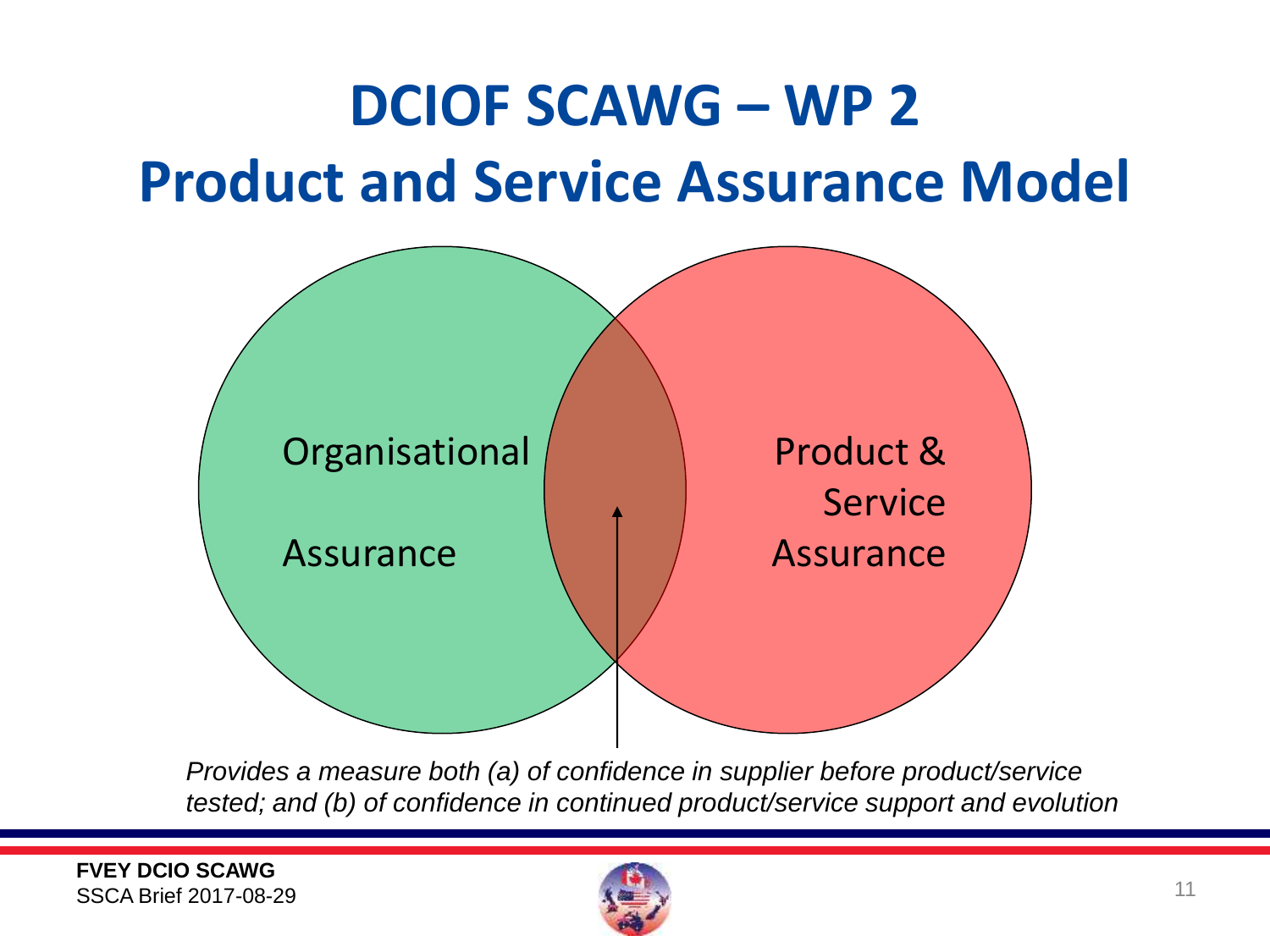# **DCIOF SCAWG – WP 2 Product and Service Assurance Approach**

- Approach needs to encompass:
	- Whitelisting, of "known good"
	- Greylisting, of "not known bad"
	- Blacklisting, of "known bad"
- Need to link to Post Marketing Surveillance and Flaw Remediation
- Needs to be based on dynamic risk view

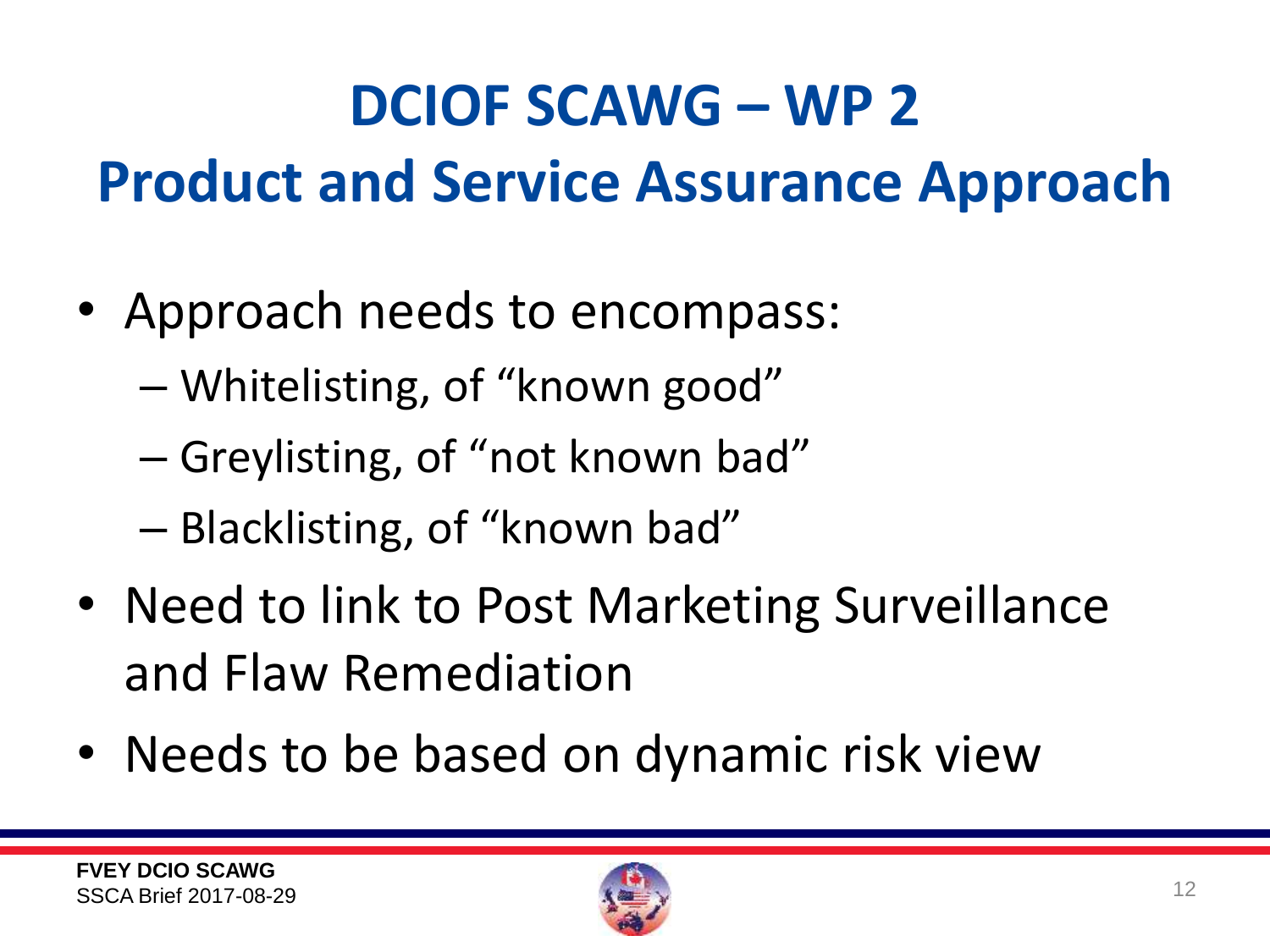# **DCIOF SCAWG – WP 3 Supply Chain Risk Approaches**

- Objective(s):
	- Develop mechanisms, following on from WP1 and WP2, for sharing threat and vulnerability information about (G2G), and with (G2C), supply chains
	- Needs to be based on dynamic risk view
- Activity:
	- (Not commenced yet)
	- (Classification challenges noted)

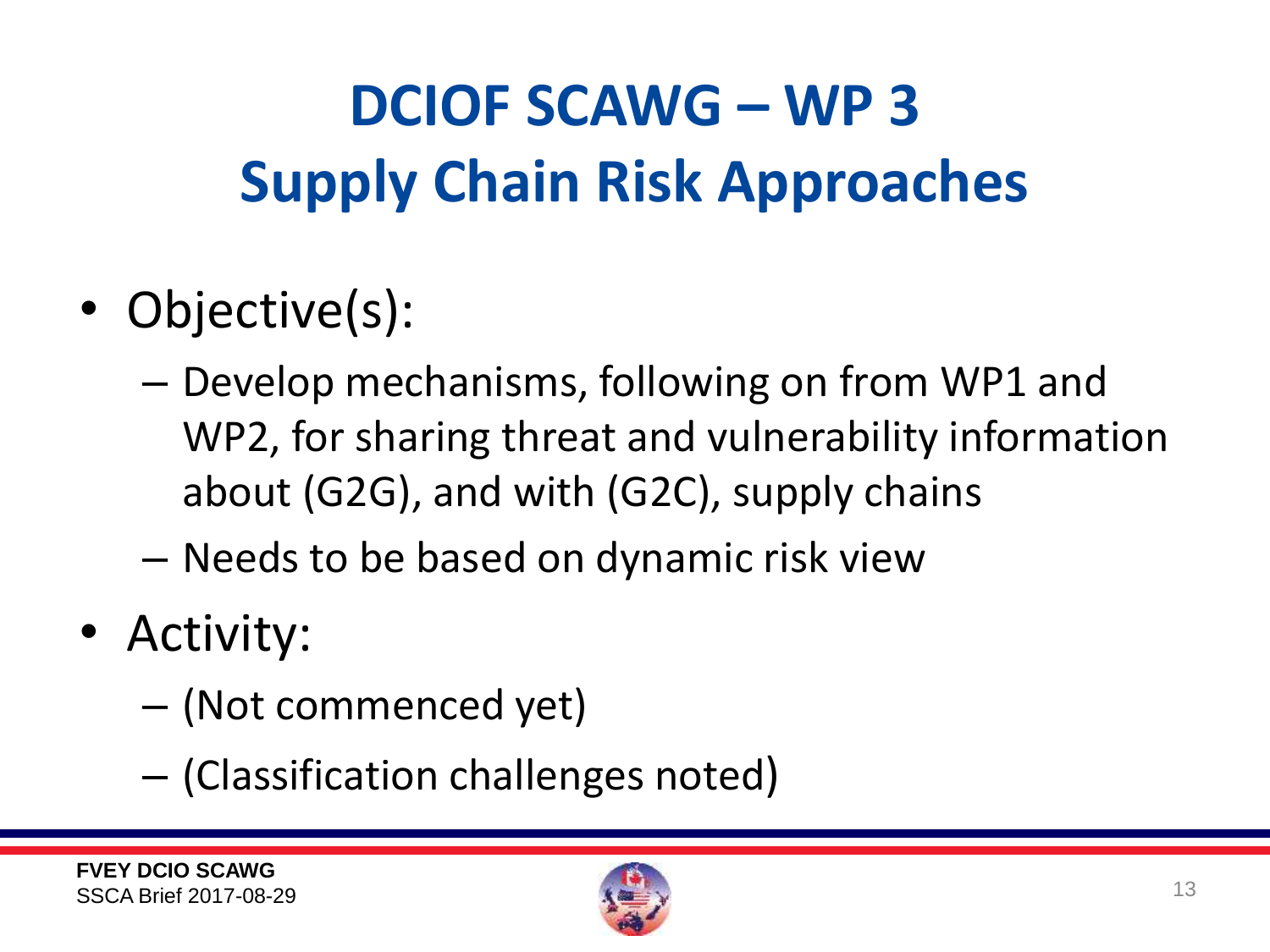#### **DCIOF SCAWG – Stakeholders**

#### **In addition to Defence**, the following parties are (†will be) engaged:



- AUS Government: AGD, ASD, CASG, DIIS
	- Industry: t.b.d. †



- CAN Government: CSEC, PWGSC
	- Industry: t.b.d. †



- NZ Government: t.b.d. †
	- Industry: t.b.d. †



- UK Government: Cabinet Office/CCS, NCSC (ex CESG)
	- Industry: DCPP, DISA, UKCeB
- US Government: CNSS, DHS, GSA, NIST
	- Industry: SSCA Forum, NDIA, and Others

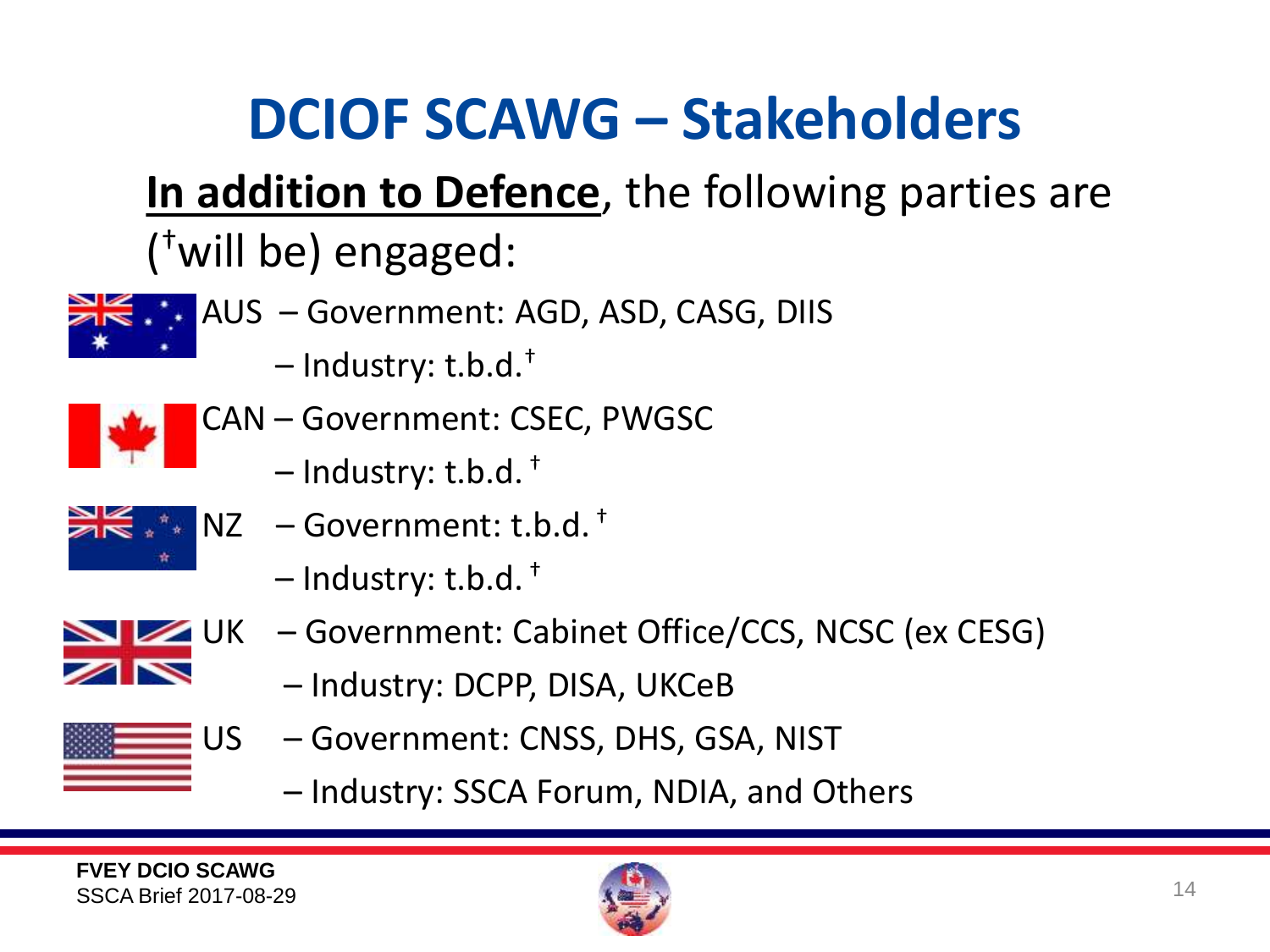



#### **Australia New Zealand**

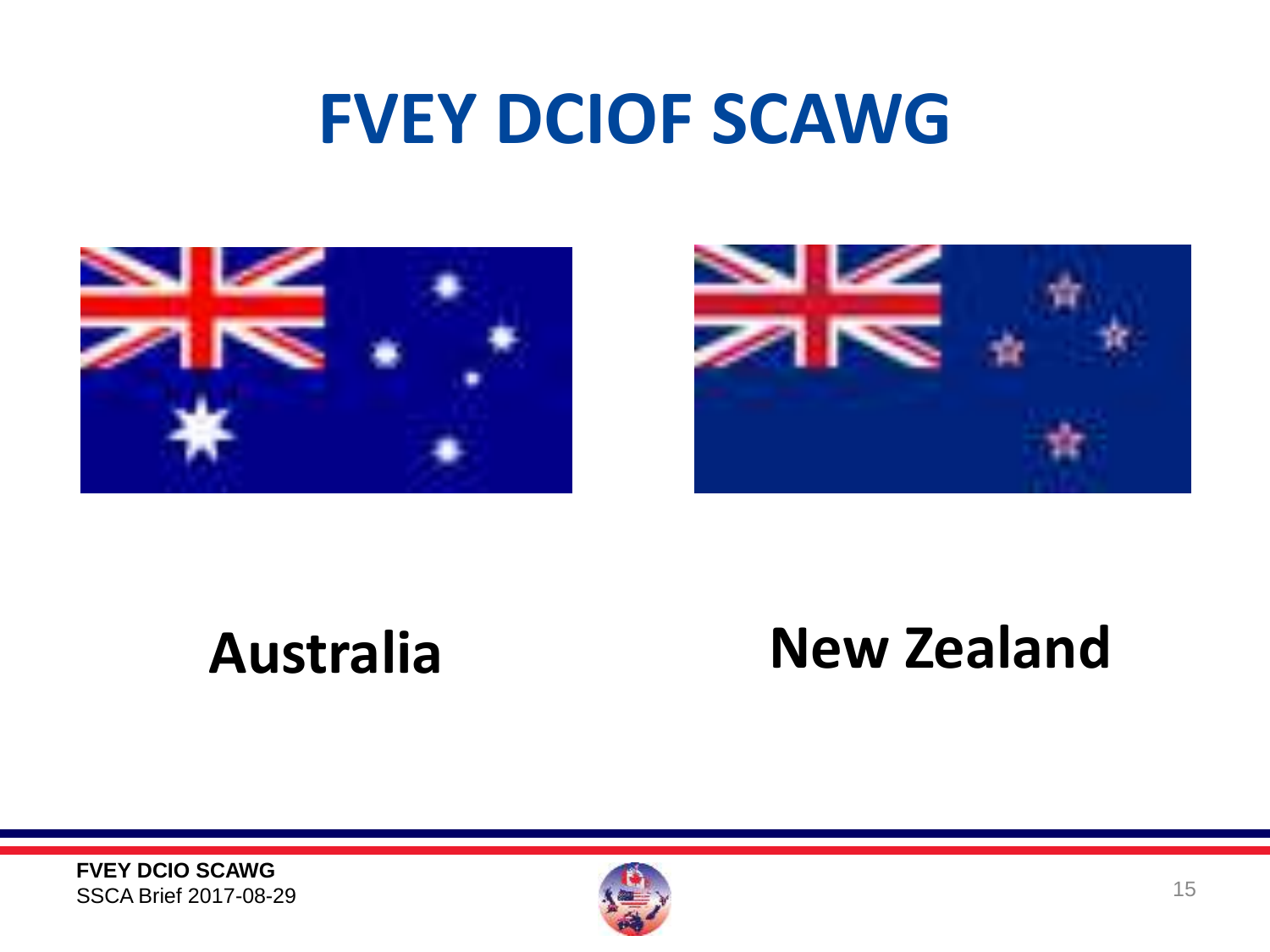

#### **Canada**

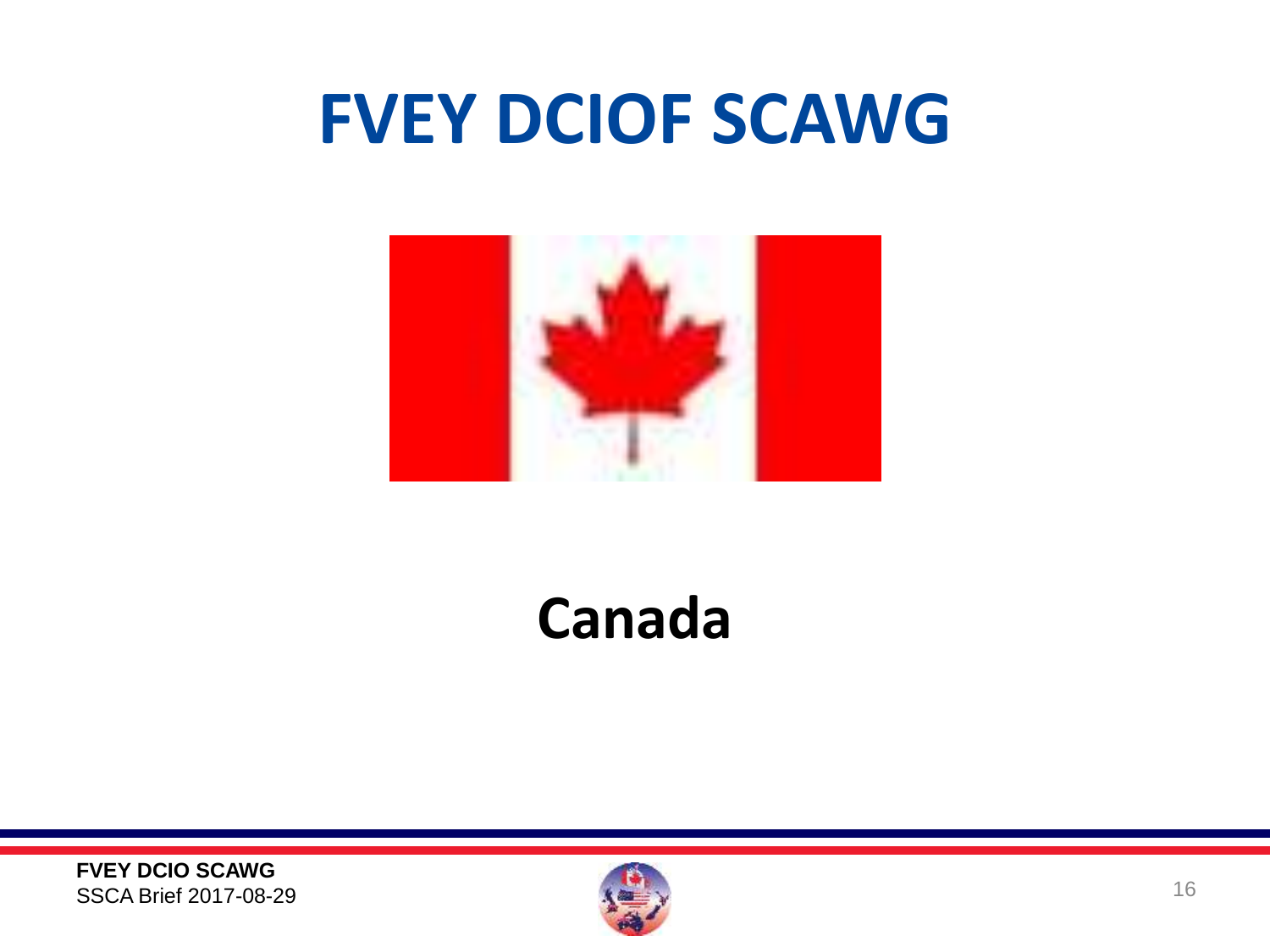#### **Défense National**



**National Defence** 

**Forces Armées Canadiennes** 



**Canadian Armed Forces** 





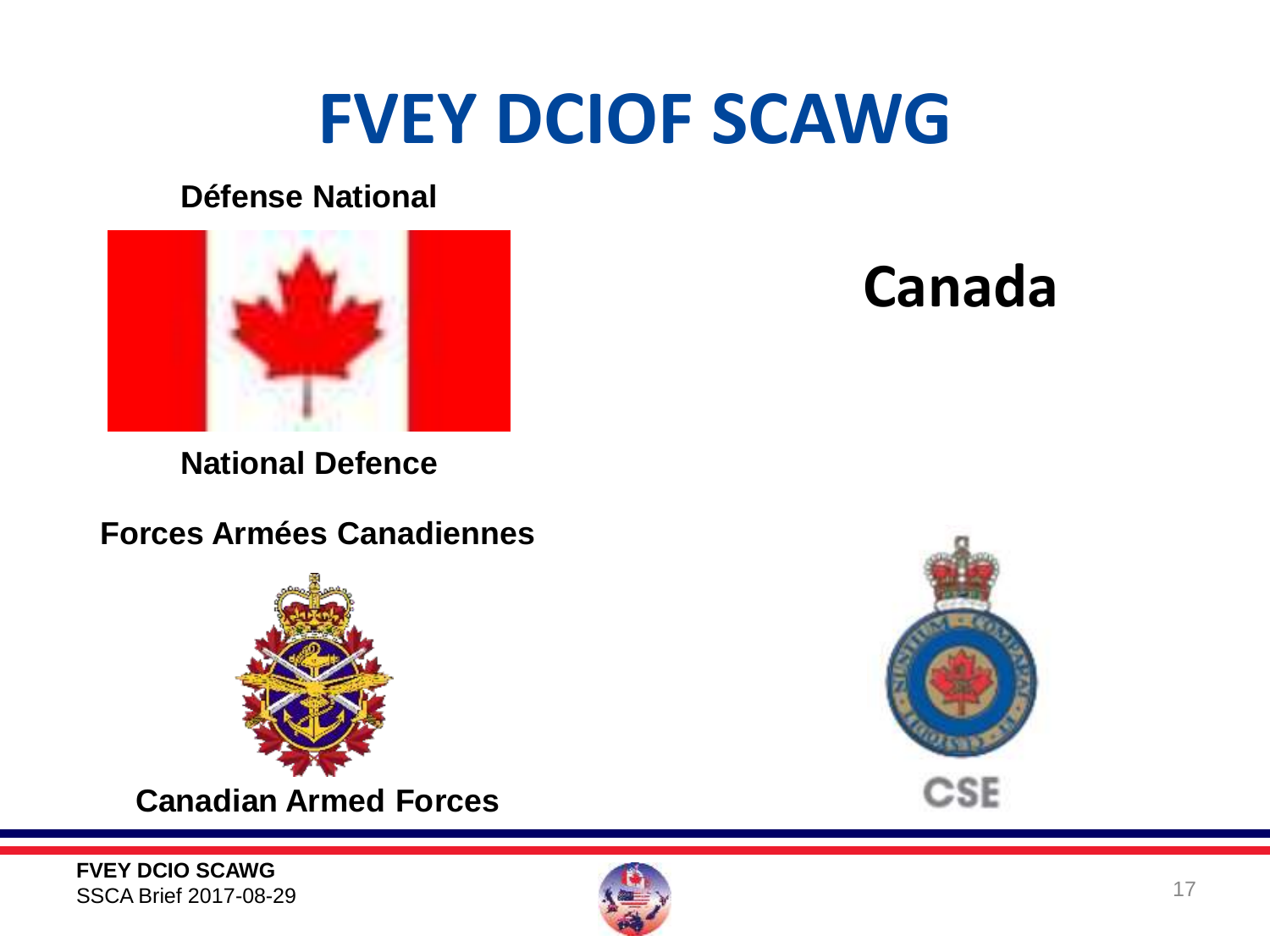

#### **United Kingdom**

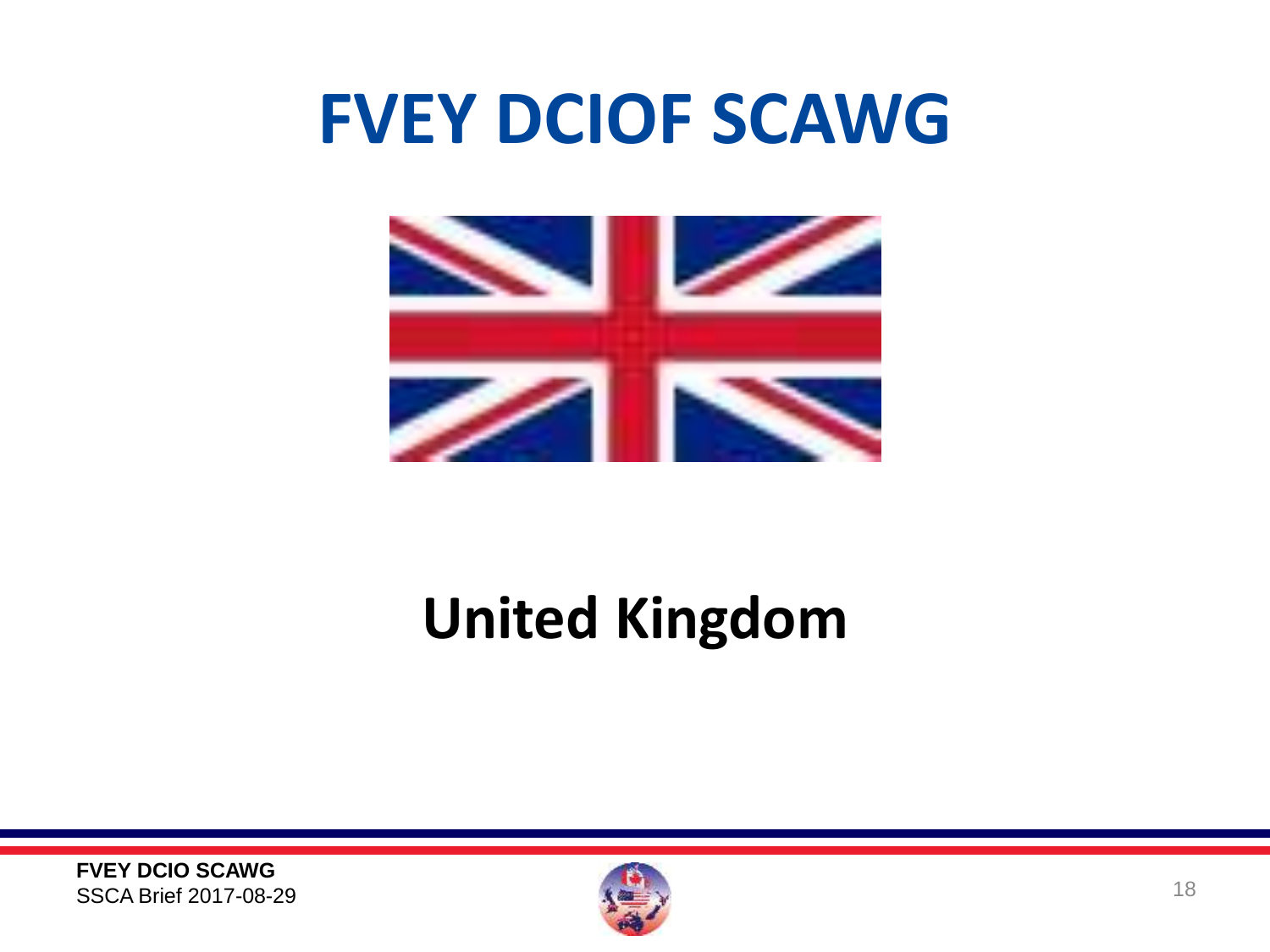

#### **United States of America**

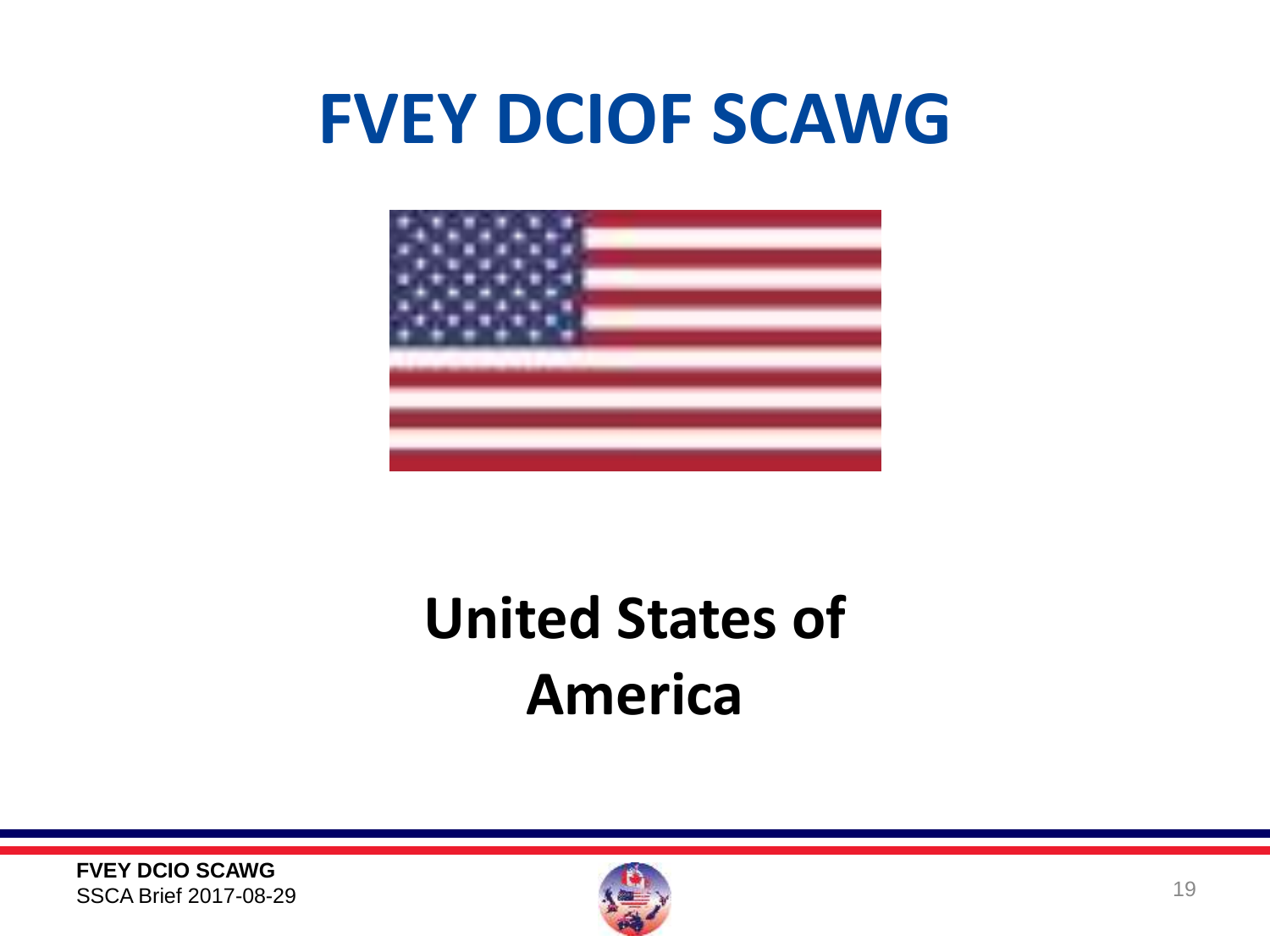

# $O_F$

#### **United States of America**



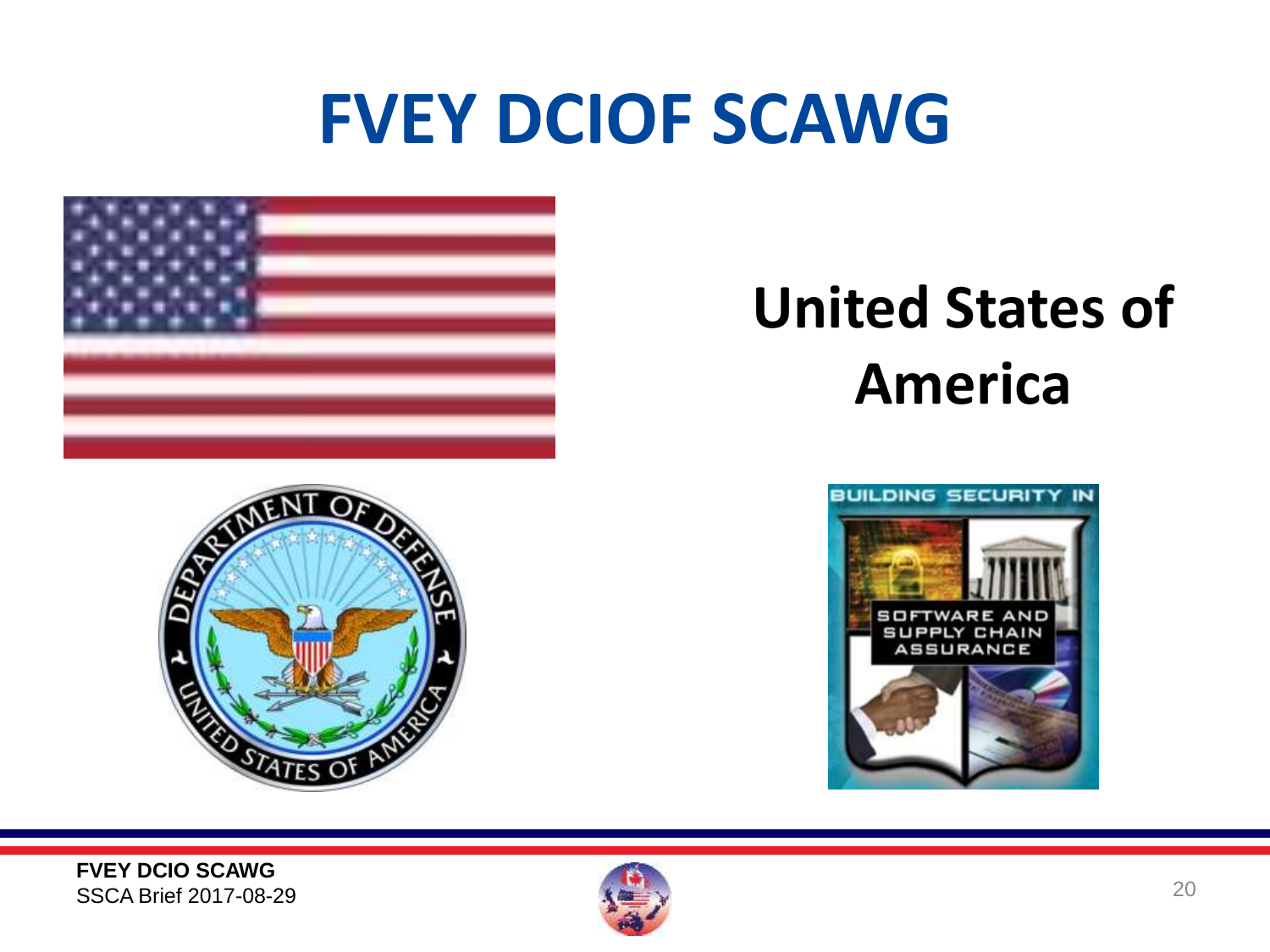